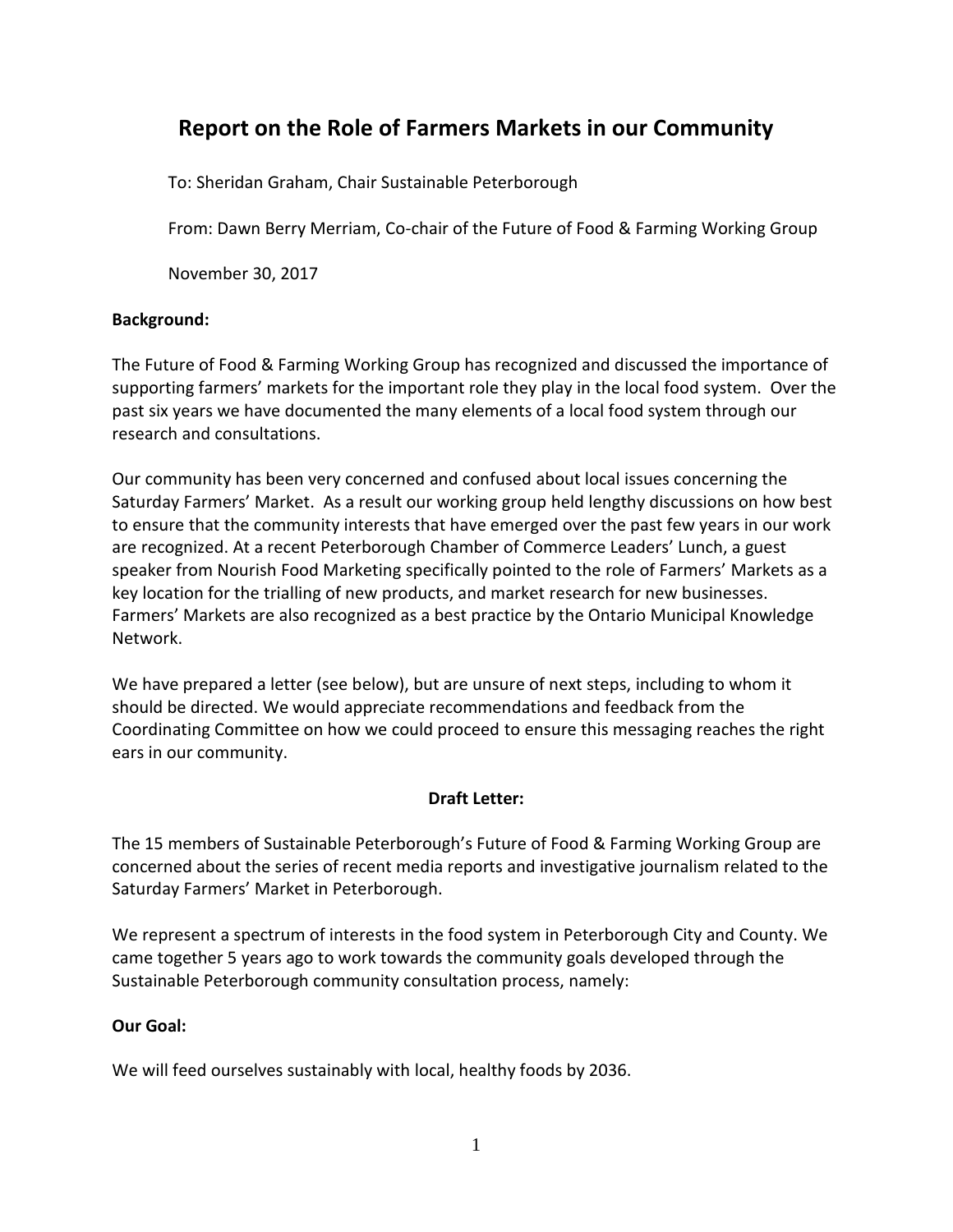#### **Strategic Directions:**

- Maintain adequate farmland availability to support our sustainable agricultural needs.
- Facilitate the production, storage, processing, distribution, and marketing of local, healthy food.
- Encourage farmers to practice good environmental stewardship.

Since then we have held three food summits, and produced significant [research,](https://sustainablepeterborough.ca/about-us/working-groups/future-of-food-and-farming-working-group/) including, for example, a survey on local food attitudes in our community. This survey, completed by more than 500 people in 2013, showed that most people in Peterborough look at "local food" as food that originates within our region.

In 2017, through a consultative process that included much of the research above, the Peterborough Board of Health approved a local food charter that was subsequently endorsed by the Working Group, the Coordination Committee of Sustainable Peterborough and was forwarded to municipal government for consideration in their official plan reviews. Many parts of the Food Charter illustrate the need for strong farmers' markets as opportunities for buying local food and engaging with local farmers.

### The Charter is attached.

We know that the number of farmers and the amount of farmland being actively used in our County are both decreasing, and have been for many years. Meanwhile, consumers are asking for more food grown locally. Our local farms, and new entrants to farming, should be actively encouraged in meeting this market demand and given every opportunity to succeed. Agricultural economic development is good for our community at every level and has significant spin-offs, as shown in the 2006 Agricultural Economic Impact and Development Study prepared for the County. The study showed that the simple output multiplier effect of agriculture exceeded almost all other industries in the region (page 5.6)

In light of the research available, and the sentiments of our community as expressed and documented over the years, we know that farmers' markets are very important to our community. We are fortunate to have 7 markets that operate at different locations and for varying periods each year throughout the County.

For the general public, attending farmers markets provides an opportunity to directly support the economic success of our local farmers, and to spur the development and retention of other businesses (such as farm inputs and food processing) that serve our community. Farmers' markets are playing an important role in carrying out the goals of the community, and are quite distinct from general grocery stores.

For this reason, the Future of Food & Farming Working Group is concerned about recent media reports that suggest the Saturday market – the oldest and largest in our community – may not be meeting community expectations and needs in prioritizing local farm success.